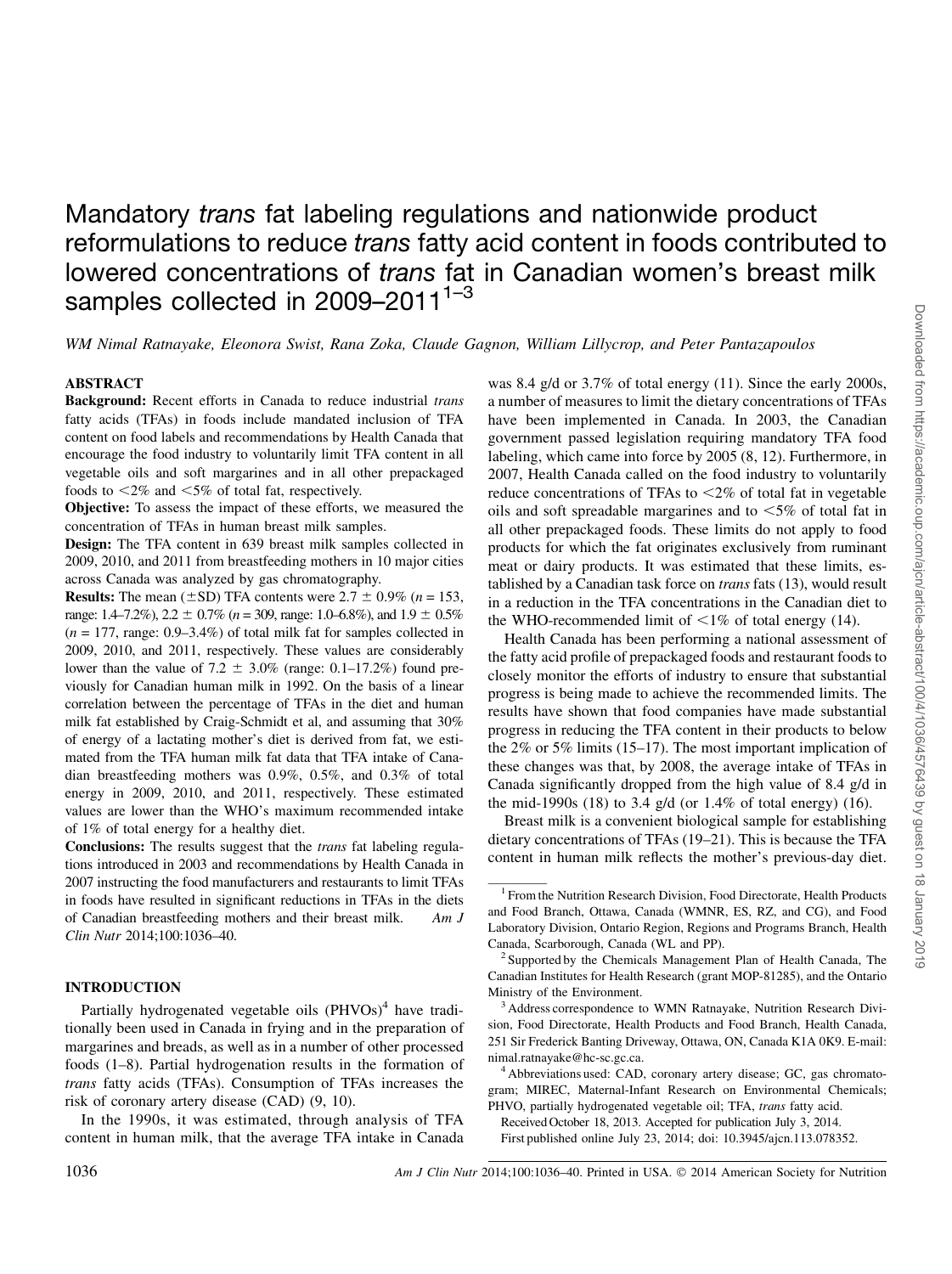Craig-Schmidt et al (20) generated a linear correlation between the percentage of TFAs in human milk fat and the percentage of TFAs in mothers' previous-day dietary fat.

Earlier studies detected very high concentrations of TFAs in Canadian human milk (18, 21, 22). National-level biomonitoring of human milk for TFAs would allow a time trend analysis and also help to further assess the impact of TFA labeling regulations and Health Canada's recommendation to the industry for a voluntary reduction of TFAs in prepackaged and restaurant foods. In this study, we determined the concentrations of TFAs in milk samples collected from breastfeeding mothers nationwide for 3 consecutive years from 2009 to 2011.

### SUBJECTS AND METHODS

#### Subjects

The human milk samples used in this study were from the MIREC (Maternal-Infant Research on Environmental Chemicals) study (23). The MIREC study was established to obtain Canadian biomonitoring data for pregnant women and their infants. One objective of the MIREC study was to measure selected known or perceived beneficial substances in human milk, such as nutrients and minerals (eg, vitamins D and E, complete fatty acid profile). Full details of the MIREC study design and study population have been published recently (23). Recruitment of the subjects for the study started in February 2008.

In brief, 2001 women consented to participate in the MIREC Research Platform, and from this cohort, 1017 women provided breast milk samples. Mothers were asked to express 185 mL of mature milk (2–8 wk postpartum) manually after or during nursing to obtain an optimum combination of fore and hind milk. Samples were stored in the refrigerator for a maximum of 72 h or in the home freezer for time exceeding 72 h. The milk samples were then shipped on ice to Health Canada in Ottawa. Each milk sample was partitioned into smaller volumes to provide each participating laboratory at Health Canada with the amount of milk necessary to perform the required analysis. For fatty acid analysis, 10 mL was portioned into aliquots and stored in amber glass bottles at  $-80^{\circ}$ C until analysis.

From the 1017 samples collected, 639 were randomly used in this study for the analysis of milk fatty acid composition. The 639 samples were from the 3-y consecutive collection period of 2009  $(n = 153)$ , 2010  $(n = 309)$ , and 2011  $(n = 177)$  from mothers living in 10 major cities across Canada. The breakdown according to the 10 cities was as follows: Calgary ( $n = 15$ ), Halifax  $(n = 95)$ , Hamilton  $(n = 75)$ , Kingston  $(n = 65)$ , Montreal  $(n = 15)$ 96), Ottawa ( $n = 57$ ), Sudbury ( $n = 30$ ), Toronto ( $n = 94$ ), Vancouver ( $n = 73$ ), and Winnipeg ( $n = 39$ ). Compared with our previous nationwide study of 198 human milk samples in 1992 (21), it was thought that the 639 samples (average of 213 samples/y) would be adequate for a time trend comparison of TFA concentrations.

#### Fatty acid analysis

Milk samples were thawed at room temperature, and fat from a 1-g weighed subsample was extracted according to AOAC Official Method 996.06 (24) with some modifications. Briefly, to the 1-g sample, 1 mL 95% ethanol, 2 mL distilled water, and 1 mL

ammonium hydroxide were added, mixed for about 2 min, and heated in a shaking water bath at  $70-80^{\circ}$ C for 10 min. After allowing the contents to cool to room temperature, 12 mL diethyl ether was added and the contents mixed for 5 min. Furthermore, 12 mL petroleum ether was added and the contents mixed again for another 5 min. The samples were then centrifuged for 2 min at  $120 \times g$  and the organic solvent layer collected and evaporated to dryness under a stream of nitrogen. The extracted fat was dissolved in 2 mL toluene and converted to fatty acid methyl esters by using 1 mL of  $BF_3-CH_3OH$ .

The fatty acid methyl esters in hexane were analyzed on a gas chromatogram (GC) (Agilent 6890N system with an auto injector; Agilent) that was fitted with a flame ionization detector and a 100-m  $\times$  0.25-mm (0.2-mm film) capillary column coated with SP-2560 (Supelco). The initial column oven temperature was 180 $^{\circ}$ C, followed by 2 ramps at 38 min (215 $^{\circ}$ C) and 69 min  $(225^{\circ}C)$ . The injector and the detector temperatures were 250 $^{\circ}C$ . Ultra-high-purity hydrogen was the carrier gas and run at a flow rate of 0.8 mL/min. Peaks were identified by comparison with the GC traces published in the American Oil Chemists' Society Official Method Ce 1h-05 (25) and by Ratnayake (26). Identifications were further established by comparison with known fatty acid methyl ester standards (Nu-Chek Prep and Sigma). The fatty acid composition, as a percentage of total fatty acids, was calculated according to the American Oil Chemists' Society Official Method Ce 1h-05 (25). The direct GC procedure employed here gives a good resolution of all the fatty acids, including the *cis* and *trans* isomers of oleic acid (18:1 or octadecenoic acid), except for the minor overlap of  $9c-18:1$  with  $15t-18:1$  (25–28). Because of this overlap, the concentration of 15t-18:1 could not be measured from the direct GC procedure, but it is included with 9c-18:1 in the fatty acid composition data shown in Table 1. Because 15t-18:1 is always a minor component in most dietary fat  $(< 0.1\%$ of total fatty acids), the error in grouping  $15t-18:1$  with  $9c-18:1$ has only a minimal impact on the calculation of the total TFAs and 9c-18:1 (26).

## Statistical analysis

Data are expressed as mean  $\pm$  SD and ranges (minimum– maximum values). Analysis of variance followed by the Holm-Sidak test was used for statistical evaluation of significant differences between fatty acids. Relations were declared significant at  $P \le 0.05$ . Statistical analyses were performed by using SigmaPlot version 11.2 (Systat Software).

# **RESULTS**

The composition of major SFAs; cis-MUFAs;  $n-6$  and  $n-3$ PUFAs; trans isomers of octadecenoic acid (18:1t), linoleic acid (18:2t), and  $\alpha$ -linolenic acid (18:3t); and the totals of these fatty acid classes are shown in Table 1 for milk samples collected in 2009, 2010, and 2011. For comparison purposes, our previously published fatty acid data of Canadian human milk samples collected in 1992 nationwide (21) are also shown in Table 1. The total TFA concentration decreased from 1992 to 2011, such that the milk collected in 2011 was 74% lower in TFAs than the milk collected in 1992 (21). The mean concentration of total TFAs in milk collected in 2011 was 1.9 g/100 g of human milk fatty acids (range: 0.9–3.9 g/100 g milk fatty acids), whereas the milk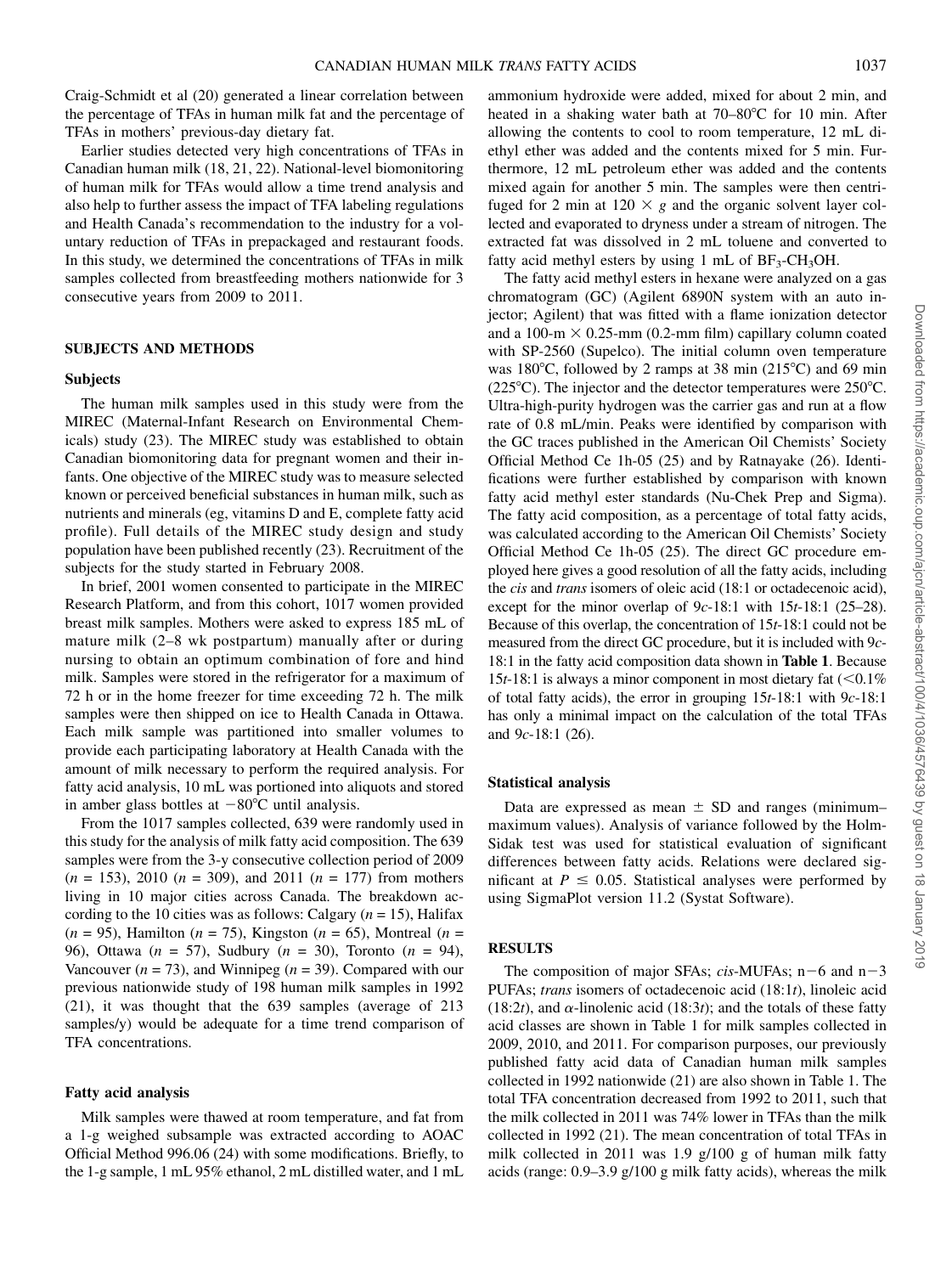Fatty acid composition of human milk samples collected in 1992 and the 3 consecutive years of 2009, 2010, and 2011<sup>1</sup>

| Fatty acid                         | $1992^2$ ( <i>n</i> = 198)                   | 2009 $(n = 153)$                            | 2010 $(n = 309)$                             | 2011 $(n = 177)$                            |
|------------------------------------|----------------------------------------------|---------------------------------------------|----------------------------------------------|---------------------------------------------|
| 12:0                               | $5.7 \pm 2.0^b$ (2.3–11.7)                   | $4.5 \pm 1.7^{\rm a}$ (1.3–10.8)            | $4.6 \pm 1.7^{\text{a}} (0.0{\text{-}}12.3)$ | $4.5 \pm 1.6^{\circ}$ (1.5–9.7)             |
| 14:0                               | $6.1 \pm 1.7$ (2.3–11.7)                     | $5.7 \pm 1.7$ (2.7-11.1)                    | $5.8 \pm 1.7$ (2.3-14.6)                     | $5.7 \pm 1.7$ (1.5–12.2)                    |
| 16:0                               | $18.3 \pm 2.3^{\circ}$ (12.9–24.1)           | $20.8 \pm 2.4^b$ (12.3–28.2)                | $20.7 \pm 2.2^b$ (13.1–27.0)                 | $20.5 \pm 2.4^b$ (15.1–27.3)                |
| 18:0                               | $6.2 \pm 1.0^{a,b}$ (3.5–9.9)                | $6.4 \pm 1.1^{\text{a,b}}$ (3.8–9.4)        | $6.4 \pm 1.2^b$ (3.9–14.0)                   | $6.1 \pm 1.0^{\circ}$ (3.5–9.8)             |
| Total SFAs <sup>3</sup>            | $38.5 \pm 7.9^{\circ}$ (21.6–63.5)           | $39.8 \pm 4.8^{a,b}$ (28.3–50.5)            | $39.9 \pm 4.6^b$ (27.7–54.3)                 | $38.9 \pm 4.6^{a,b}$ (26.0–52.2)            |
| Total $18:1t^4$                    | $5.9 \pm 2.5^{\circ}$ (0.1–15.4)             | $1.8 \pm 0.8^b$ (0.7–6.1)                   | $1.5 \pm 0.6^{\circ}$ (0.6–5.7)              | $1.3 \pm 0.4^{\text{a}} (0.5-3.2)$          |
| Total $18:2t^5$                    | $0.9 \pm 0.5^{\text{d}} (0.0{\text{--}}2.4)$ | $0.6 \pm 0.2^{\circ}$ (0.0–1.6)             | $0.5 \pm 0.2^b$ (0.0–1.1)                    | $0.4 \pm 0.1^{\circ}$ (0.2–0.7)             |
| Total $18:3t^6$                    | $0.1 \pm 0.1^{\text{a}} (0.0{\text{-}}0.3)$  | $0.2 \pm 0.1^b$ (0.0–0.6)                   | $0.2 \pm 0.1^b (0.0 - 0.8)$                  | $0.1 \pm 0.0^{\text{a}} (0.0{\text{-}}0.3)$ |
| Total TFAs <sup>7</sup>            | $7.2 \pm 3.0^d (0.1 - 17.2)$                 | $2.7 \pm 0.9^{\circ}$ (1.4–7.2)             | $2.2 \pm 0.7^b$ (1.0–6.8)                    | $1.9 \pm 0.5^{\text{a}}$ (0.9–3.9)          |
| $7c-16:1$                          | $0.4 \pm 0.1^{\text{a}} (0.2{\text{-}}0.7)$  | $0.4 \pm 0.1^{\text{a}} (0.0{\text{-}}0.7)$ | $0.5 \pm 0.1^b$ (0.2–0.7)                    | $0.5 \pm 0.1^b$ (0.4–0.7)                   |
| $9c-16:1$                          | $2.3 \pm 0.6^b$ (1.1–3.9)                    | $2.2 \pm 0.6^{a,b}$ (1.1–4.1)               | $2.1 \pm 0.6^{\circ}$ (0.6–4.6)              | $2.3 \pm 0.6^b$ (1.0–4.6)                   |
| $9c-18:1^8$                        | $30.7 \pm 2.7^{\circ}$ (23.6–40.6)           | $34.3 \pm 3.3^{b}$ (25.5–43.9)              | $34.9 \pm 3.7^b$ (25.5–50.2)                 | $36.1 \pm 3.3^{\circ}$ (27.9–44.4)          |
| $11c-18:1$                         | $1.9 \pm 0.2^b$ (1.3–2.3)                    | $1.8 \pm 0.3^{\text{a}}$ (1.1–2.8)          | $1.8 \pm 0.3^{\circ}$ (1.1–2.9)              | $1.8 \pm 0.3^{\circ}$ (1.3–2.7)             |
| Total $18:1c^9$                    | $34.9 \pm 3.1^a$ (26.3-46.9)                 | $36.8 \pm 3.4^b$ (27.7–46.4)                | $37.1 \pm 3.7^b$ (27.4–51.9)                 | $38.3 \pm 3.4^c$ (30.1–46.6)                |
| Total MUFAs <sup>10</sup>          | $38.6 \pm 4.1^{\circ} (27.8 - 53.8)$         | $40.1 \pm 3.4^b$ (31.2–49.0)                | $40.6 \pm 3.8^b$ (30.0–54.7)                 | $42.0 \pm 3.4^{\circ}$ (33.8–49.4)          |
| $18:2n-6$                          | $10.5 \pm 2.6^{\circ}$ (5.8–21.4)            | $13.3 \pm 2.7^b$ (6.9–19.9)                 | $13.5 \pm 2.8^b$ (0.0–21.8)                  | $13.5 \pm 2.5^b$ (7.4–19.6)                 |
| $18:3n-6$                          | $0.1 \pm 0.1$ (0.0–0.2)                      | $0.1 \pm 0.1$ (0.0–0.4)                     | $0.1 \pm 0.1$ (0.0–0.3)                      | $0.1 \pm 0.0$ (0.0–0.3)                     |
| $20:3n-6$                          | $0.3 \pm 0.1^{\text{a}} (0.0{\text{-}}0.5)$  | $0.4 \pm 0.1^b$ (0.0–0.7)                   | $0.4 \pm 0.1^b$ (0.2–0.7)                    | $0.4 \pm 0.1^b$ (0.2–0.8)                   |
| $20:4n-6$                          | $0.4 \pm 0.1$ (0.1–0.7)                      | $0.4 \pm 0.1$ (0.0–0.9)                     | $0.4 \pm 0.1$ (0.0–0.8)                      | $0.4 \pm 0.1$ (0.2–0.7)                     |
| $22:4n-6$                          | $0.0 \pm 0.1^{\text{a}} (0.0 - 0.2)$         | $0.1 \pm 0.1^b$ (0.0–0.4)                   | $0.1 \pm 0.0^b$ (0.0–0.3)                    | $0.1 \pm 0.0^b$ (0.0–0.2)                   |
| $22:5n-6$                          | $0.0 \pm 0.0^{\circ}$ (0.0–0.2)              | $0.1 \pm 0.0^{\circ}$ (0.0–0.3)             | $0.1 \pm 0.0^d$ (0.0–0.3)                    | $0.0 \pm 0.0^{b}$ (0.0–0.1)                 |
| Total LC $n-6$ PUFAs <sup>11</sup> | $0.7 \pm 0.3^{\text{a}} (0.1 - 1.5)$         | $1.0 \pm 0.2^b$ (0.4–2.3)                   | $1.0 \pm 0.2^b$ (0.5–1.9)                    | $1.0 \pm 0.2^b$ (0.6–1.4)                   |
| $18:3n-3$                          | $1.2 \pm 0.4^{\text{a}} (0.6{\text{-}}1.9)$  | $1.4 \pm 0.5^{b}$ (0.0–3.1)                 | $1.5 \pm 0.5^{\circ}$ (0.5–4.3)              | $1.6 \pm 0.4^d$ (0.7–3.3)                   |
| $20:5n-3$                          | $0.1 \pm 0.1$ (0.0–0.2)                      | $0.1 \pm 0.1$ (0.0–0.6)                     | $0.1 \pm 0.1$ (0.0–0.6)                      | $0.1 \pm 0.1$ (0.0–0.6)                     |
| $22:5n-3$                          | $0.1 \pm 0.1^{\text{a}} (0.0{\text{-}}0.4)$  | $0.2 \pm 0.1^b$ (0.0–0.5)                   | $0.2 \pm 0.1^b$ (0.0–0.4)                    | $0.2 \pm 0.1^b (0.1 - 0.5)$                 |
| $22:6n-3$                          | $0.1 \pm 0.1^{\text{a}} (0.0{\text{-}}0.5)$  | $0.3 \pm 0.2^b$ (0.0–1.6)                   | $0.3 \pm 0.2^b$ (0.0–1.0)                    | $0.3 \pm 0.2^b$ (0.1–1.2)                   |
| Total LC $n-3$ PUFAs <sup>12</sup> | $0.3 \pm 0.2^{\text{a}} (0.0 - 1.2)$         | $0.6 \pm 0.3^{\circ}$ (0.1–2.4)             | $0.5 \pm 0.3^b$ (0.1–2.0)                    | $0.5 \pm 0.3^b$ (0.2–2.3)                   |

<sup>1</sup> Values are weight percentages of total fatty acids, expressed as means  $\pm$  SDs; ranges in parentheses. Means in a row not sharing a common superscript letter are significantly different,  $P \le 0.05$  (Holm-Sidak test). LC, long chain; TFA, *trans* fatty acid. <sup>2</sup> The fatty acid data are from our previous study of human milk collected and analyzed in 1992 (21).

 $3$  Sum of all SFAs from 4:0 to 24:0, including the minor and branched-chain SFAs.

<sup>4</sup> Sum of all *trans* isomers of 18:1t from  $\Delta 4t$  to  $\Delta 16t$ . For 2009–2011 human milk samples, the total 18:1t does not include the 18:1 $\Delta 15t$  isomer, because it

coeluted with 9c-18:1 on gas-chromatographic analysis.<br>
<sup>5</sup> Sum of 18:2 $\Delta$ 9t,12t, 18:2 $\Delta$ 9c,12t, 18:2 $\Delta$ 9t,12c, 18:2 $\Delta$ 9c,13t, 18:2 $\Delta$ 8t,13c, 18:2 $\Delta$ 10t,15c, and 18:2 $\Delta$ 9t,15c.<br>
<sup>6</sup> Sum of 18:3 $\Delta$ 9t,12c,15t, 18:3gas-chromatographic method used in the present study.<br><sup>9</sup> Sum of all 18:1 *cis* isomers from 18:1 $\Delta$ 6*c* to 18:1 $\Delta$ 16*c*. As noted, the 18:1 $\Delta$ 15*t* isomer is included in the sum above.<br><sup>10</sup> Sum of all *cis*-monounsatu

collected in 1992 was 7.2 g/100 g milk fatty acids (range: 0.1– 17.2 g/100 g milk fatty acids). The total TFA concentration also gradually and significantly decreased from 2009 to 2011. From 2009 to 2010, the total TFAs decreased from 2.7 to 2.2 g/100 g milk total fatty acids (ie, a decrease of 18%), and by 2011, it decreased further to 1.9 g/100 g milk fatty acids, an additional decrease of 14%. From 2009 to 2011, the total TFA concentration decreased by 30%. As illustrated in Table 1, the decrease in the mean concentration of total TFAs was associated with a decrease in the minimum–maximum range of total TFAs. The decrease in total TFAs is primarily attributable to a decrease of the 18:1t isomer group. Significant regional differences in the TFA concentrations as well as the other fatty acids were not observed in this study (data not shown).

The decrease of TFAs from 1992 to 2009 and from 2009 to 2011 was associated with significant increases in oleic  $(9c-18:1)$ , linoleic (18:2n-6), and  $\alpha$ -linolenic (18:3n-3) acids (Table 1).

The SFA concentrations remained unchanged for the 3 consecutive years from 2009 to 2011 (Table 1) and are not different from the 1992 collection, except for the slightly higher value for the 2010 samples.

## DISCUSSION

The most striking finding of this study is that the concentration of total TFAs in Canadian human milk decreased gradually and significantly for the 3 consecutive years from 2009 to 2011. Furthermore, the TFA concentrations for these 3 y are considerably lower compared with our previous nationwide human milk study in 1992 (21). These concentrations are also low compared with those reported by Innis and colleagues for human milk samples collected in 1998 (22) and between November 2004 and January 2006 (28) from breastfeeding mothers living in Western Canada. The mean total TFA concentration for the samples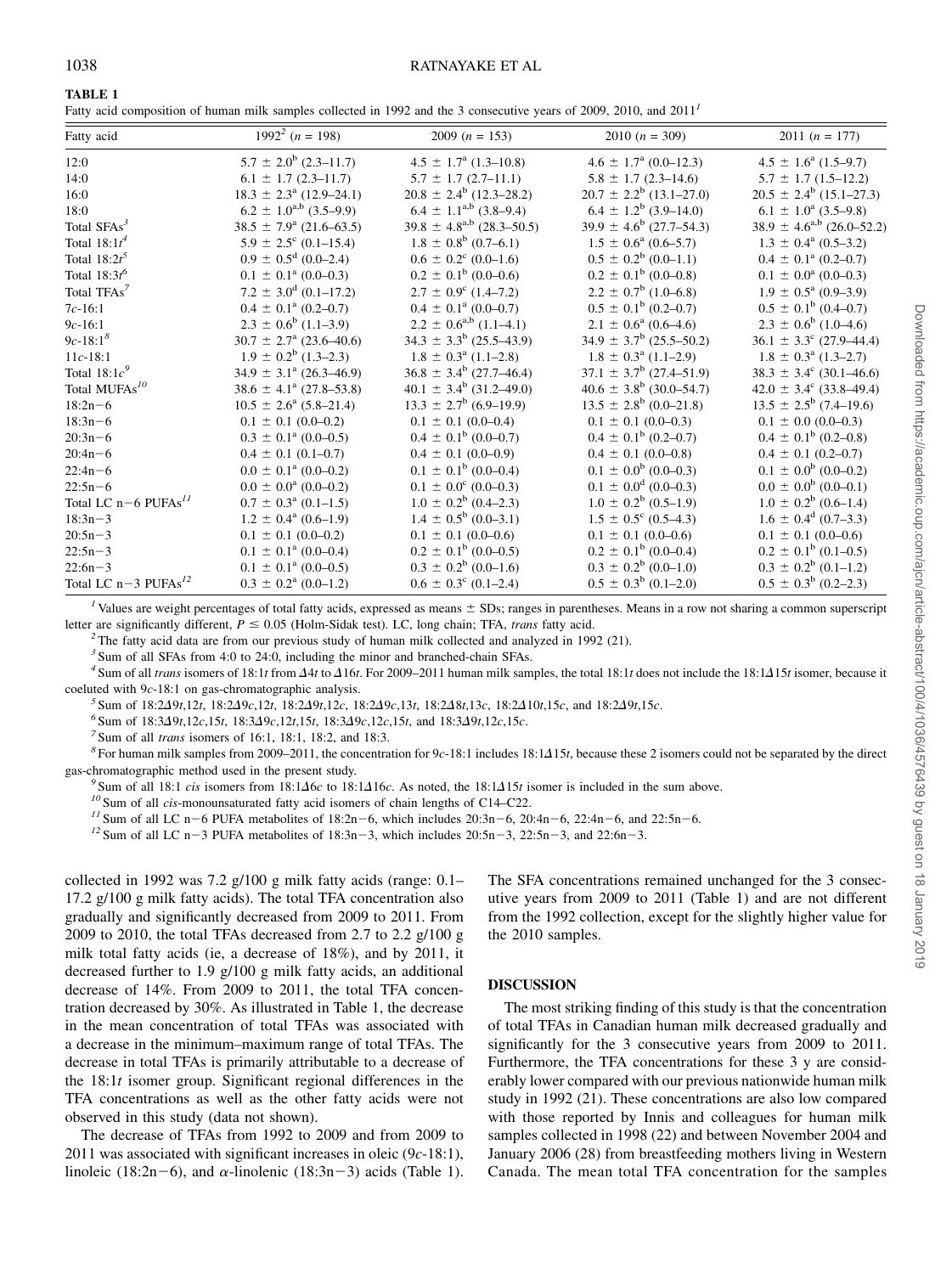collected in 2011, which is the most recent Canadian nationwide collection of human milk, was 1.9 g/100 g of milk fatty acids, which is 74% lower than the concentration of 7.2 g/100 g milk fatty acids found for the samples collected from different regions of Canada in 1992.

These considerable differences most likely reflect the low concentration of TFAs in the current Canadian diet and, therefore, in current Canadian foods compared with the Canadian diet and foods sold in the 1990s and the mid-2000s (4–6, 8, 29). The retail prepackaged foods that were available in the Canadian market in the 1990s and to mid-2000s contained very high concentrations of TFAs compared with those foods sold in Canada in recent years (15, 16). The mandatory TFA food labeling regulation of prepackaged foods that came into effect in 2005 (12) and Health Canada's recommendation in 2007, based on the report of the Canadian task force on trans fatty acids (13) to the food industry to reduce the TFA content in soft margarines to  $\leq 2\%$  of total fat and to  $<$  5% of total fat in all other foods, resulted in significant reductions in TFAs in Canadian foods (15–17). For example, most brands of soft margarines sold in Canada in the 1990s were prepared by using PHVOs and contained TFAs ranging from 20% to 25% of total fatty acids (4–6, 8). In contrast, an increasing number of soft margarines sold since 2005 have been prepared by using nonhydrogenated vegetable oils containing  $<$  2% TFAs (7). The food industry also has made substantial progress since 2007 in reformulating other prepackaged foods by using nonhydrogenated vegetable oils and thereby reducing the TFA content in many products (15–17). Our study from 2005 to 2008 of the nationwide monitoring of the TFA content in retail foods, recognized in the 1990s as important contributors of TFA, found that 76% of all the prepackaged foods met the  $\leq 2\%$ or  $\leq 5\%$  target concentrations (16, 17). Many fast-food restaurant chains have also been successful in decreasing TFAs in French fries, fried chicken, fried fish, fried onions, and pizzas (16, 17). This is especially important given that the nutrition labeling regulations do not apply to foods sold in restaurants. At the end of 2008, more than 82% of the foods sampled in fastfood restaurants in the nationwide monitoring study had achieved the  $\leq 5\%$  trans fat target in their products.

The association of the decrease of TFAs with increases in the concentrations of 9c-18:1,  $18:2n-6$ , and  $18:3n-3$  from 1992 to 2011 human milk samples was not unexpected and consistent with the replacement of PHVOs in retail foods with high oleic oils or with a blend of high oleic oil and liquid oils such as canola (16). This replacement is expected to decrease the TFAs and increase  $9c-18:1$ ,  $18:2n-6$ , and  $18:3n-3$  concentrations in the Canadian diet. The lack of change in the SFA concentrations between 2009, 2010, and 2011 human milk shown in the present study further confirms that the PHVOs in retail foods were replaced by unsaturated oils, not by saturated fats and oils, such as lard, beef fat, butter, palm oil, or coconut oil.

By using the equation  $Y = 1.49 + 0.42X$  established by Craig-Schmidt et al  $(20)$  for the relation between the percentage of 18:1 $t$  in milk fatty acids (*Y* in the equation) and the previous-day maternal diet  $(X$  in the equation), and assuming that breastfeeding mothers' intake is 2350 kcal/d, of which 30% is derived from fat (29), we estimated that TFA intakes were 4.0% of total energy, equivalent to 10.6 g/person/d, for the Canadian breastfeeding mothers who participated in our 1992 nationwide human milk study (21). By using the same approach, we estimated that

the mean (range) intake of TFAs by breastfeeding mothers in the present study was 2.3 (0–10.6), 1.3 (0–10.0), and 0.8 (0–4.5) g/ person/d for the 3 consecutive years of 2009, 2010, and 2011, respectively. The corresponding values, as a percentage of total dietary energy, are  $0.9$   $(0-4.1)$ ,  $0.5$   $(0-3.8)$ , and  $0.3$   $(0-1.7)$ person/d. These data show a substantial decrease in the TFA content in the mothers' diets in the present study compared with the mothers' diets in the 1992 study. Furthermore, these values are also considerably lower than the 1.4% value of energy that we previously estimated (16) for the Canadian general population in 2008 by using TFA data of retail foods from Health Canada's Trans Fat Monitoring Program (30) and dietary intake data from the 2.2 Cycle of the Canadian Community Health Survey (31). These estimates suggest that the concentrations of TFAs in Canadian foods are continuing to gradually decrease since our last round of surveys of Canadian foods in 2008 (16). The estimated TFA intake values for the mothers in the present study are below the WHO's maximum recommended intake of 1% of total energy (14).

CAD is one of the leading causes of death in Canada. In 2008, cardiovascular disease accounted for 69,500 deaths, contributing to 29% of all deaths in Canada (32). It is well documented that TFAs adversely affect multiple CAD risk factors. TFAs lower HDL cholesterol and raise LDL cholesterol, total/HDL cholesterol ratio, lipoprotein(a), apolipoprotein B/apolipoprotein A1 ratio, C-reactive protein, and several circulating biomarkers of inflammation and endothelial dysfunction (33). CAD risk would also be variably decreased by different fats and oils replacing TFAs from PHVOs (33). Replacement of TFAs with MUFAs and PUFAs would reduce the CAD risk to a greater extent than by replacement of TFAs with SFAs (33). Previously, we conservatively estimated that reduction of TFA intake to 1% of energy would prevent 12,354 heart attack cases in Canada over a 19-y period from 2010 to 2029 (17). Providing an estimate of the CAD reduction associated with the current TFA intake concentration of 0.3% of energy estimated in this study for the Canadian breastfeeding mothers is beyond the scope of this study, but it can be safely suggested that the combined effect of a TFA intake concentration of 0.3% of energy with increased intake concentrations of MUFAs and PUFAs due to the replacement of PHVOs with liquid vegetable oils in reformulated prepackaged and restaurant foods would prevent more than 12,354 heart attacks in Canada from 2010 to 2029.

In summary, our results show a decrease in TFA concentrations in human milk, which indicates that the intake of TFAs among Canadian breastfeeding mothers has continued to decrease from 2009 to 2011. The TFA intake concentrations are lower than the maximum recommended intake concentration of 1% of energy (14). This decrease is most likely attributed to mandatory labeling of TFAs in prepackaged foods and replacement of PHVOs with liquid vegetable oils as the frying oils in fast-food restaurants and in the preparation of retail foods by the food industry.

Potential limitations of our study should be considered. It is not known whether human milk TFA data can be generalized to the Canadian population. TFA consumption may be higher or lower in the general population. Furthermore, the MIREC study, from which the milk samples were obtained, was not population based (23). However, the human milk samples were collected nationwide. Furthermore, in a given household, in general, all the family members, including breastfeeding mothers, eat the same